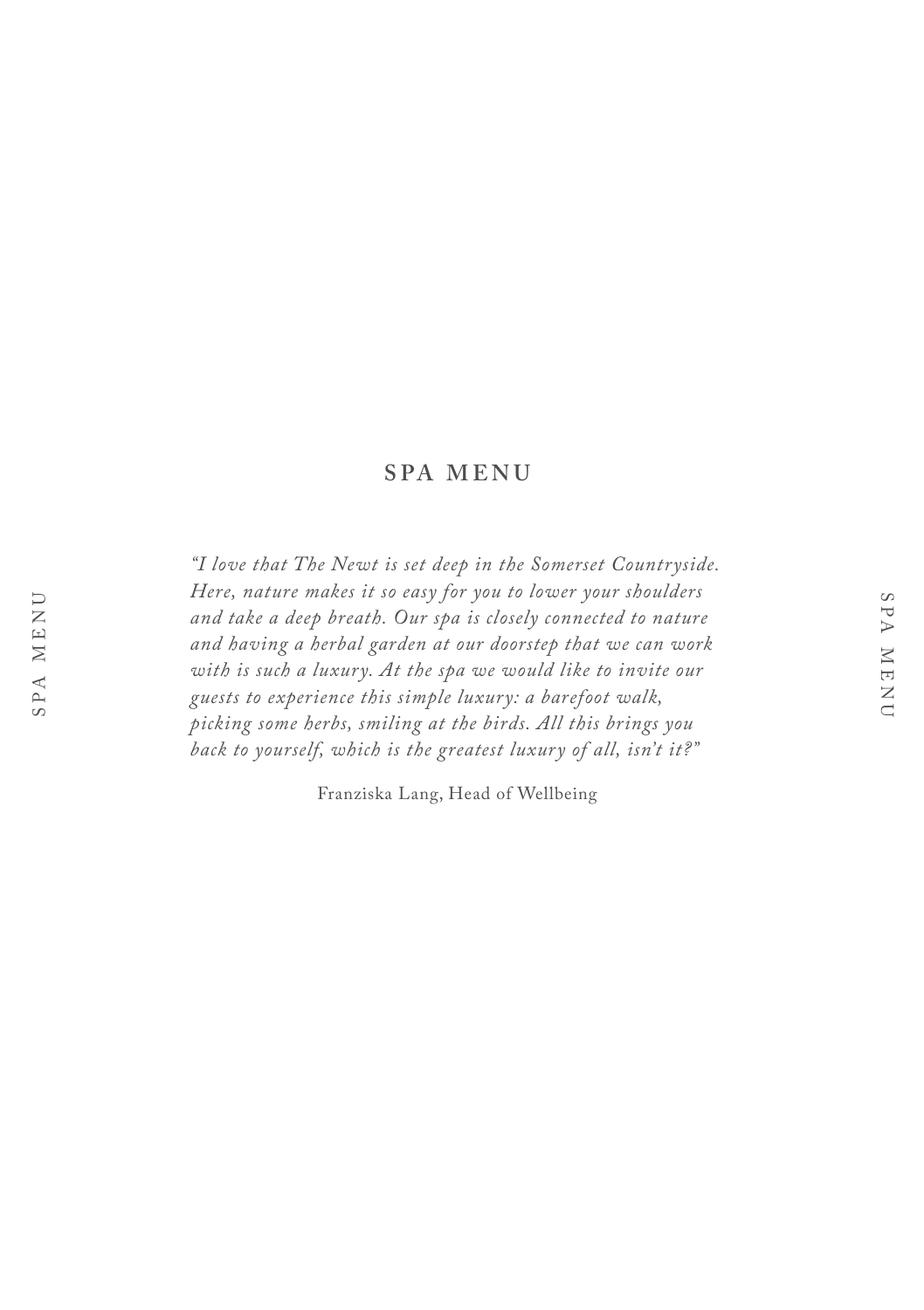### **TREATMENTS SIGNATURE TREATMENTS**

We feel that wellbeing is an important part of life. It is how you feel and who you are. It is more than a trend or an add-on. And it does not need to be complicated. To become aware of your own state of being is the first step. Wellbeing feels good, and at The Newt we believe that it can be enhanced any time, it can be promoted anywhere.

We would like to intrigue you to become aware and to experience it for yourself.

Our spa offers a beautiful medieval herbal garden that invites you to take a stroll all year round, connecting you to English history when natural remedies were an integral part of life. Touch, feel, smell our herbs and flowers.

#### Our Head of Wellbeing Franziska recommends:

A speciality at our spa at The Newt is our Garden Signature Massage, where your therapist accompanies you through our medieval herbal garden, inviting you to perceive with all your senses. Providing an experience that reaches beyond the treatment room, extending the spa to the outdoors, uniting nature and your personal care.

#### **Spa Garden Signature Massage**

#### 90 min - £185

Get truly grounded with this experience that goes beyond the treatment room. Your therapist starts your treatment by inviting you on a barefoot stroll through our medieval herbal garden. There, all your senses get inspired when you touch and smell the herbs and flowers. Your therapist will freshly harvest the herbs of your choosing and weave them into your treatment experience. Arriving in the treatment room, you start with a warm herbal footbath, followed by a bespoke full-body massage. We hope you will leave feeling balanced and peaceful, with a fragrance of fresh herbs lingering in your memory.

# **Spa Garden Signature Body** *&* **Face Treatment**

#### 90 min -  $f185$

You start your experience with a stroll through our medieval herbal garden. There, all your senses get inspired when you touch and smell the herbs and flowers. Your therapist will freshly harvest the herbs of your choosing and weave them into your treatment experience. Back in the treatment room, your therapist will pamper you with a back massage, followed by a regenerating facial with our beautiful products from The Organic Pharmacy. We hope you will leave with that inner and outer glow and a fragrance of fresh herbs floating in your memory.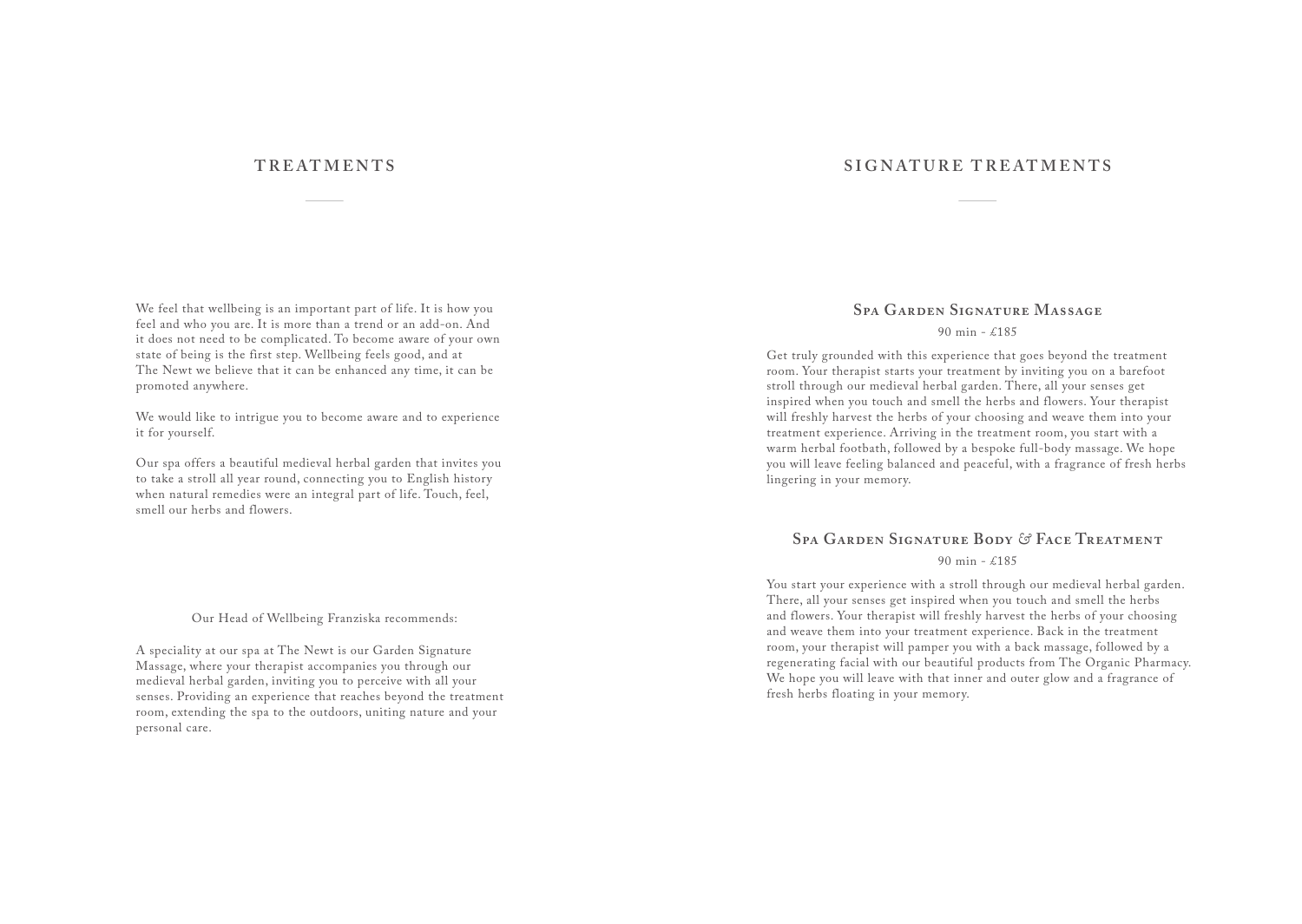### **Hammam Soap Body Treatment**

60 min - £185

Inspired by oriental traditions, this luxurious treatment in our Hammam steam chamber will leave you rosy-cheeked and feeling refreshed. Begin reclined on the warm marble bench as your therapist pampers you with a deeply cleansing soap treatment of the body. Using authentic Moroccan products suitable for royalty, a thorough and renewing body exfoliation, including the face, ensures the entire body is awakened. Following is a hair treatment and application of a nourishing body cream to complete the journey. Circulating steam keeps your skin soft while enabling the products to penetrate deeply.

# **Hammam Soap Treatment Top to Toe Indulgence**

120 min - £245

Inspired by oriental traditions, this luxurious treatment in our Hammam steam chamber will leave you rosy-cheeked and feeling refreshed. Begin reclined on the warm marble bench as your therapist pampers you with a deeply cleansing soap treatment of the body. Using authentic Moroccan products suitable for royalty, a thorough and renewing body exfoliation and total body stretching ritual will leave your skin soft and your body energised. Circulating steam keeps your skin soft while enabling the products to penetrate deeply. The journey continues into one of our treatment rooms for a purifying facial mask. Whilst the mask works deep into the skin, your therapist performs a scalp massage, completing the journey with a facial massage using a mixture of hands and smooth basalt stones for the ultimate relaxation.

### **MASSAGES**

### **HERBAL POULTICE MASSAGE**

#### 60 min - £160 / 90 min - £190

A beautifully warming treatment that incorporates heated poultices filled with herbs and warm massage oil. The heat and herbs stimulate blood flow, soften your muscles, and work deep in the tissue without using much pressure. A deeply relaxing and soothing treatment that works effectively on a tired mind and tense muscles.

### **Reflexology Massage**

60 min - £150 / 90 min - £180

This treatment works on reflex zones on your feet, targeting certain areas of your body that need some extra attention. An initial foot and leg massage will warm up your feet and will open the energy lines of your body according to Traditional Chinese Medicine. Your therapist works on targeted pressure points at your feet, bespoke to your individual needs. A very effective and soothing treatment for a variety of health-related goals that will leave you feeling more balanced.

### **Upper Body Release Massage**

#### 60 min -  $£150$

Your therapist will work with bespoke pressure focusing on the upper body – back, neck, shoulders, arms, face and head. This highly targeted treatment aims to release common tensions of a busy life. Ideal for those who spend long hours in front of electronical equipment.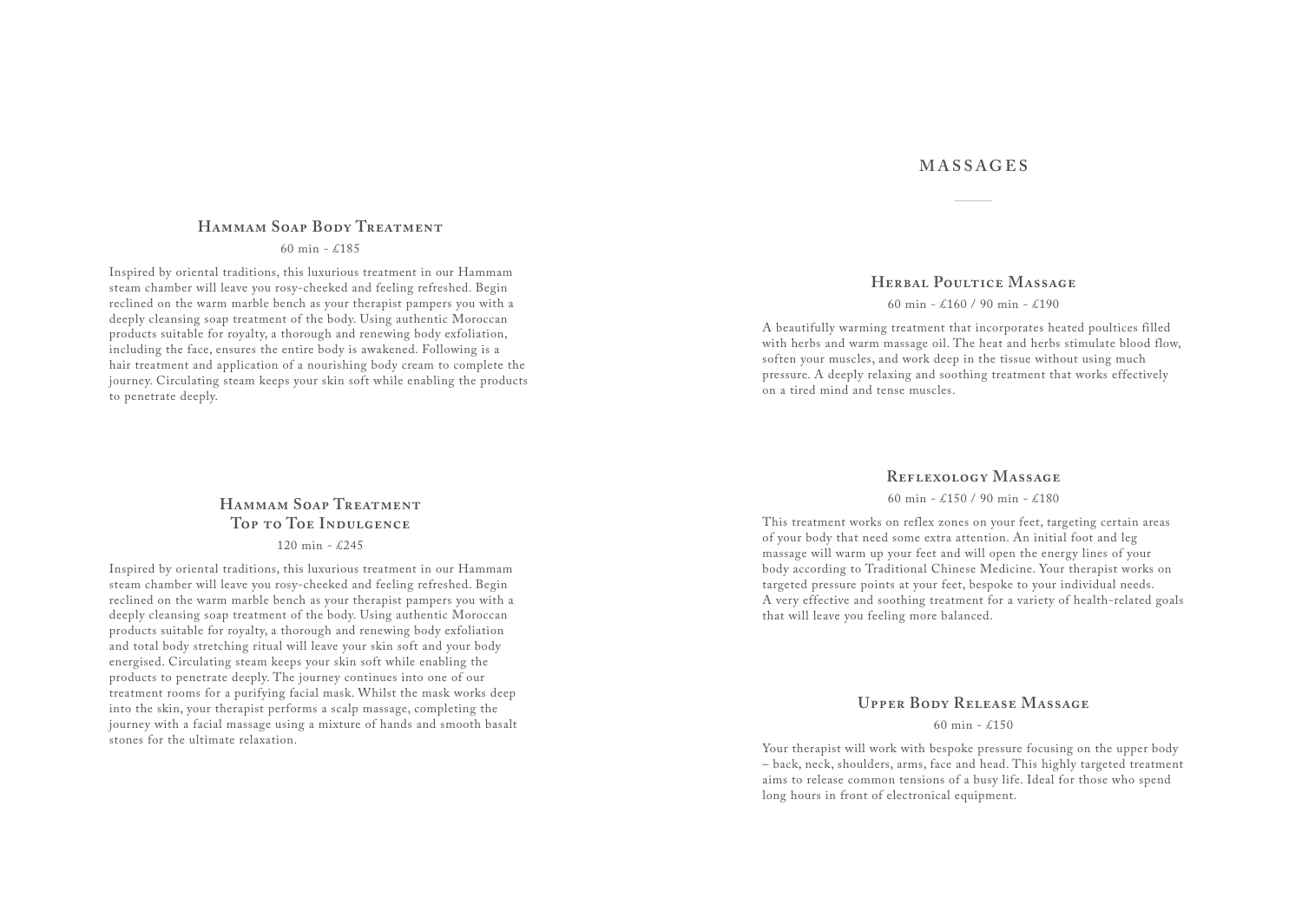#### **Relaxing Full Body Massage**

60 min - £150 / 90 min - £180

A gentler massage with flowing strokes and medium pressure to balance a tired body and mind. Drift away while your therapist massages away tension and helps you reduce stress levels in your body and mind.

### **Deep Tissue Massage**

60 min - £160 / 90 min - £190

A firm massage to work deeper on the muscles and tailored to suit your needs. Your therapist will use a combination of dynamic and softer strokes, pressure points and kneading techniques to increase circulation, stretch and soften tight body tissue.

# **Mother-to-be Body** *&* **Face Experience**

#### 90 min - £180

A wonderfully restorative treatment for mothers-to-be. This treatment is specifically designed to meet the unique needs of expectant and new mothers. Enjoy nourishing organic oil blends of Calendula, Jojoba, Rose Hip and Chamomile. The massage focuses on back, shoulders and feet and helps to alleviate muscle tension and fatigue while assisting to ease any discomfort during your pregnancy. During the 45 minute facial, the organic formulas from The Organic Pharmacy will leave your skin renewed, soft and supple while its relaxing fragrance of natural oils helps calm the mind. Suitable from the second trimester onwards.

### **New Life Pre-Natal Massage**

#### 60 min -  $£150$

Soothing and relaxing massage techniques will provide you with that much needed time out for your body. Take care of yourself and your little one during this very precious and unique time in your life. Suitable from the second trimester onwards.

#### **Refreshing Massage**

30 min - £75

Choose one of the following three areas and receive a restorative and refreshing massage:

- Back, neck & shoulder
- $\cdot$  Hips, legs & feet
- Scalp, neck & shoulder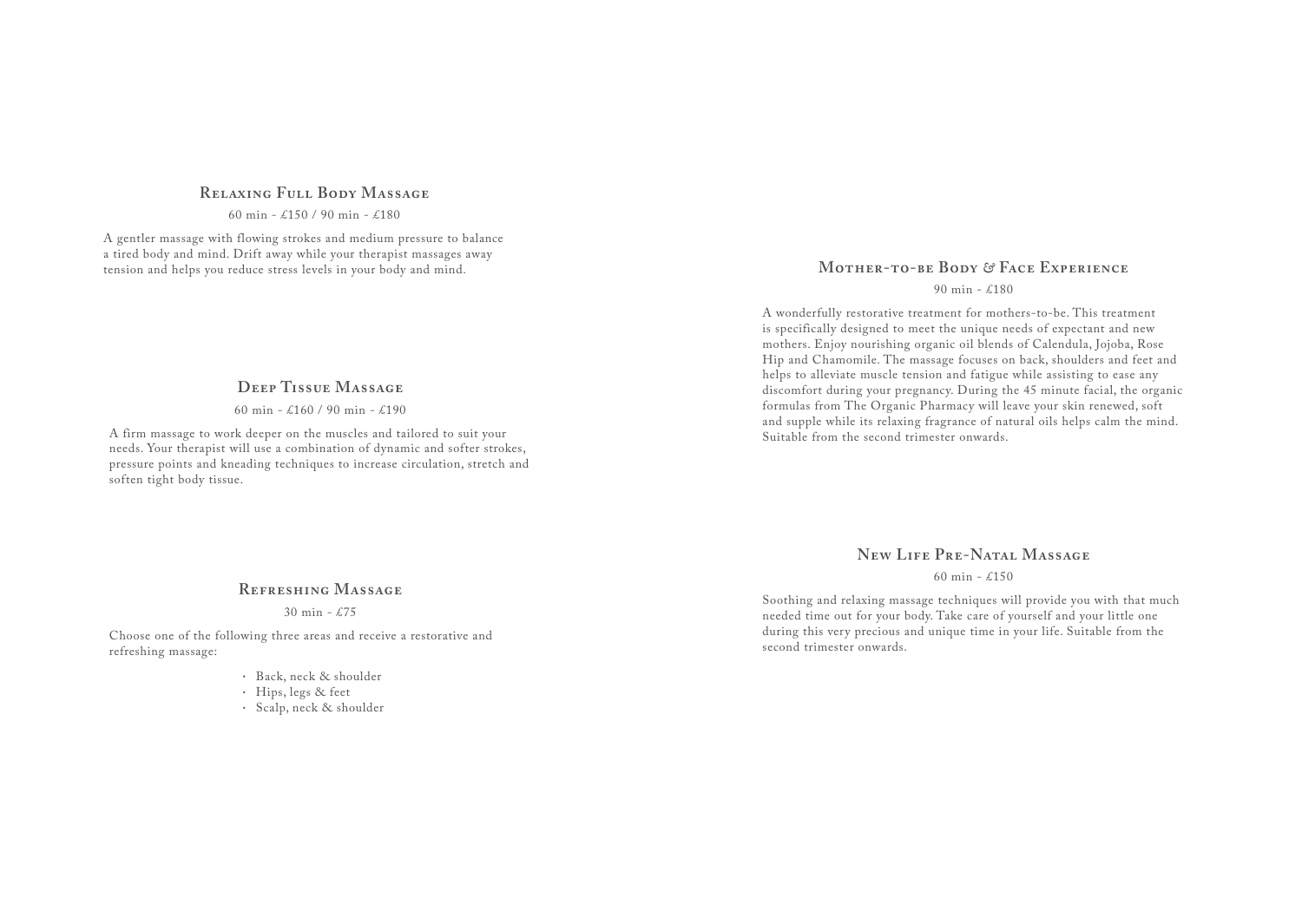# **TREATMENTS** *with* **THE ORGANIC PHARMACY**

Founded in 2002 with their own laboratory and factory in London, two decades of knowledge infuse formulations that integrate herbal, homeopathic and cosmetics to create new standards in clean, highperformance beauty. The Organic Pharmacy uses ingredients of the highest pharmaceutical and cosmeceutical standard. They are sustainably sourced, cruelty-free and where available, organic.

# **BODY TREATMENTS** *with* **THE ORGANIC PHARMACY**

#### **Rose Hydrating Body Ritual**

90 min - £180

A rejuvenating and hydrating treatment that envelops your body with the nourishing essences of rose & jasmine. Ideal for dry, sun exposed or mature skin. This comforting body therapy includes a gentle, yet effective body scrub enriched with ylang ylang and rose geranium, followed by a warm rose mud wrap. Your therapist will pamper you with a scalp massage during the wrap. The treatment concludes with the application of the deeply hydrating rose & jasmine body oil and rose cream. Your skin will feel plump, renewed, and deeply hydrated.

#### **Body Cleansing Ritual**

 $90 \text{ min} - 4180$ 

This revitalising and cleansing body treatment starts with an invigorating body polish with seaweed, sea salt and oils of lemon and eucalyptus. You enjoy then a detoxing mud wrap infused with rosemary, juniper, fennel and grapefruit to promote detoxification while your therapist pampers you with a vitalising scalp massage. The rituals finishing touch is the application of The Organic Pharmacy detox cellulite body oil and resculpting body gel. This ritual will help improve microcirculation and leaves your skin smoother, firmer and well-hydrated.

### **Body** *&* **Face Cleansing Ritual**

#### $90 \text{ min} - 4180$

Experience a renewing ritual from top to toe. Combining a purifying seaweed lemon & eucalyptus salt scrub and detoxifying seaweed mud wrap with a powerful antioxidant facial with active ingredients such as vitamins A, C, E, rosemary, marigold, minerals, and rosehip to tighten, brighten and tone the skin. Complimented by lymphatic drainage, foot, arm and facial massage and rounded up with the application of green coffee & chilli resculpting body gel, this ritual will leave the whole system feeling deeply cleansed and renewed, helping to kick-start detox processes for general wellbeing.

### **Detox-kit 10 day Home Programme**

#### $£100$  add-on

Receive with your treatment a 10-day dietary supplement programme from The Organic Pharmacy to help deepening the benefits of your cleansing Ritual. It is designed to cleanse the body gradually and gently from toxins and replenish with essential nutrients. The home-kit contains The Organic Pharmacy capsules "detox", "phytonutrients + MSM", "essential acids & vitamin B complex" and "superantioxidants". Recommended for both of the above cleansing rituals.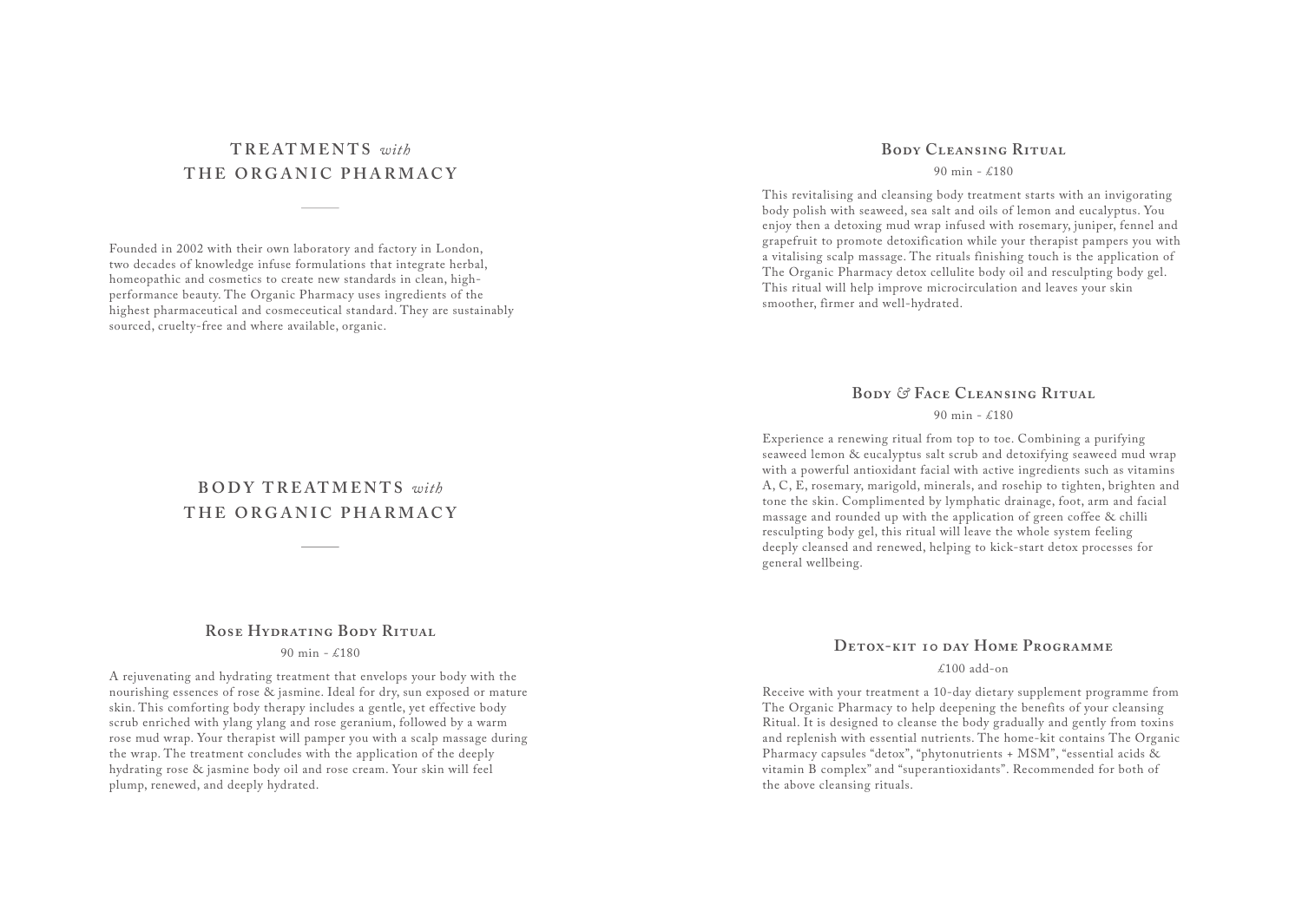# **FACIALS** *with* **THE ORGANIC PHARMACY**

#### **Signature Rose Crystal Lymphatic Facial**

60 min - £145 / 90 min - £180

This rose and jasmine infused treatment is the signature facial of The Organic Pharmacy. It provides you with two luxurious masks that deeply cleanse, repair and nourish. A facial acupressure massage is performed to allow better penetration of the products and to firm the skin. Following this a facial lymphatic drainage massage, using smooth rose crystals and The Organic Pharmacy Antioxidant Serum to ensure that your skin will feel toned, balanced and firm. The result: a glowing complexion. For the ultimate relaxation, upgrade to the 90 minute treatment to experience all of the above, as well as a lifting collagen mask plus a luxurious foot and arm massage.

#### **IMMUNE RECOVERY FACIAL**

60 min - £145

This facial is packed with powerful ingredients like hyaluronic acid, vitamin c, antioxidant face serum and cream. Your skin will receive a boost in re-hydration and repairing. Ideal for the urban lifestyle, the highly effective products provide protection from pollution, sun exposure and free radicals, whilst nourishing your skin to feel plump, toned and smooth. Gentle facial cupping and a facial lymphatic massage using smooth crystal stones is performed to drain excess fluid from the face, sinuses and skin, revealing bright glowing skin.

#### MEN'S FACIAL

#### 60 min -  $£125$

This deep-cleansing treatment combines natural bio plant actives with rich and nourishing ingredients to deeply cleanse the face, clear pores and smooth the skin. An indulgent face-toning massage completes the experience, leaving the skin clearer, brighter, and thoroughly cleansed. A de-stressing foot, hand, and scalp massage completes this experience tailored to men's skin.

# **FACIALS** *with* **LINDA MEREDITH**

### **Haute Couture Facial**

60 min - £125

This facial allows you the benefits of a deep cleanse, extraction and gentle re-surfacing, followed by a mask with personalised products chosen by your therapist. Highly effective products help you to achieve the best results in a shorter time frame.

### **Haute Couture Facial with Oxygen**

60 min - £145 / 90 min - £185

The unique difference of our oxygen treatment, using medical-grade oxygen, is Linda Meredith's serum. A vitamin enriched formula with high percentages of effective ingredients such as hyaluronic acid and beta glucan. This serum visibly plumps and firms your skin, and results can be seen with just one treatment. This facial incorporates the use of the Linda Meredith oxygen machine.

#### **V-Tox Oxygen Facial**

#### 90 min - £190

The Haute Couture Oxygen Facial is taken one step further by incorporating Linda Meredith's own V-Tox moisturiser which utilises a botanical algae to relax the skin, thus promoting smoothing, linediminishing effects in a natural way. V-Tox restores the skin's elastin, collagen and moisture levels which results in firmer, smoother and more youthful looking skin.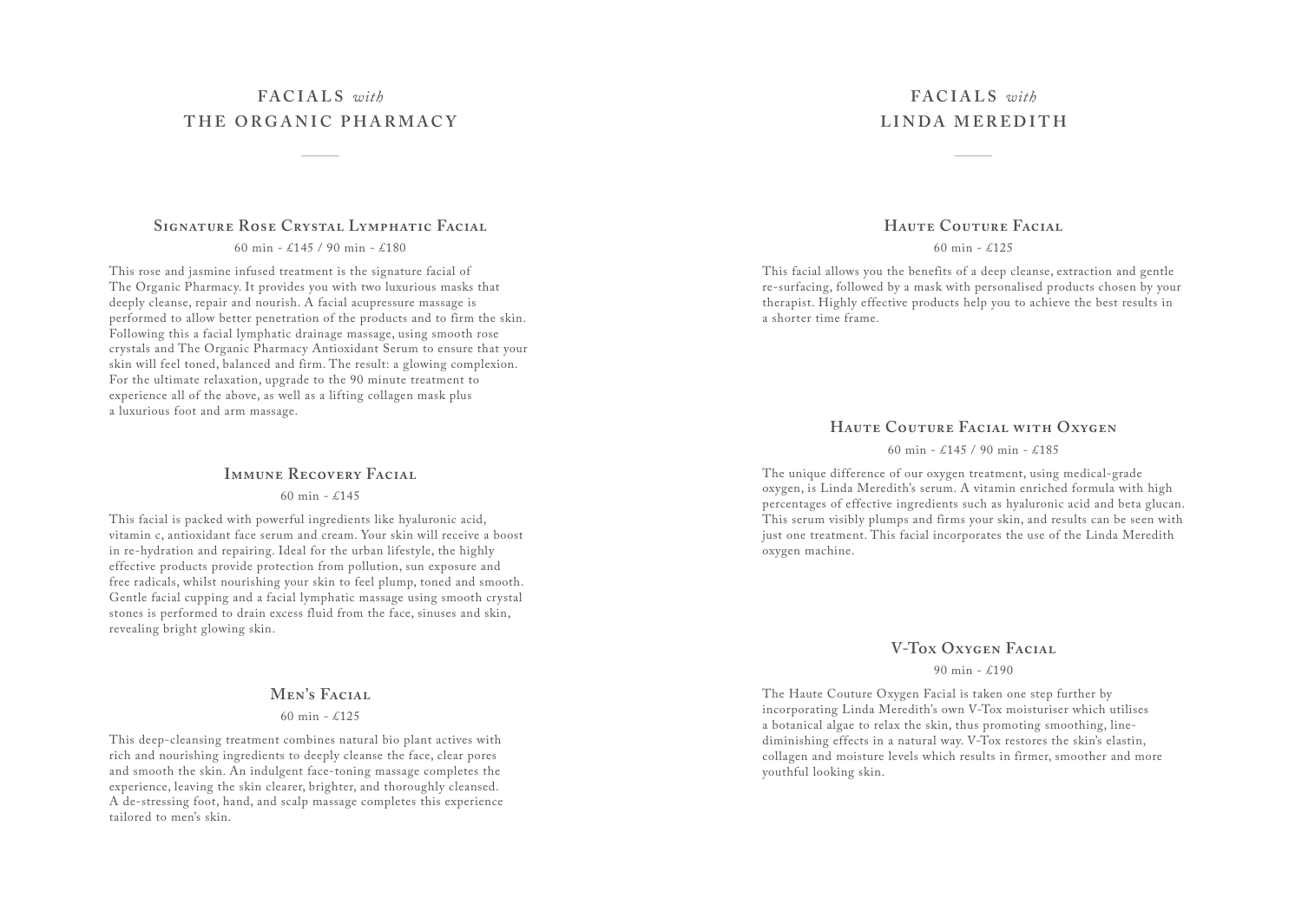### **BE YOUR OWN THERAPIST**

The following experiences are designed to bring you the joy of trying it out yourself! Our therapists will prepare either our hammam or rasul chamber just for you, present you with all lotions and potions that you will need for your exciting and literal self-care experience!

#### **Rasul**

30 min - £40pp

An experience designed for two and carried out by yourselves. Apply a scrub to the whole body, along with a hair mask, followed with an application of face and body mud while you enjoy a private steam chamber. Finish with a refreshing mint body spritz. When do you ever get requested to dig your hands elbow-deep in mud, literally? By the way, the mud will leave your skin smooth, deeply cleansed, mineralised and nourished.

## **Self-Care Hammam Experience**

30 min - £45pp

Our luxurious hammam marble chambers are reserved just for you. Your therapist prepares traditional hammam face and body products, including a bowl with silky soap-water and the original "Kese", a coarse exfoliating glove traditionally used in Turkish baths, or "Hammams". Your therapist will ensure to leave you well instructed before you carry out yourselves this private experience in the marble steam chamber. As in Turkey, you wash the products off by pouring warm water over your or your partner's body; a truly luxurious experience, leaving your body deeply cleansed and nourished.

### **HAIR** *&* **BEAUTY MENU**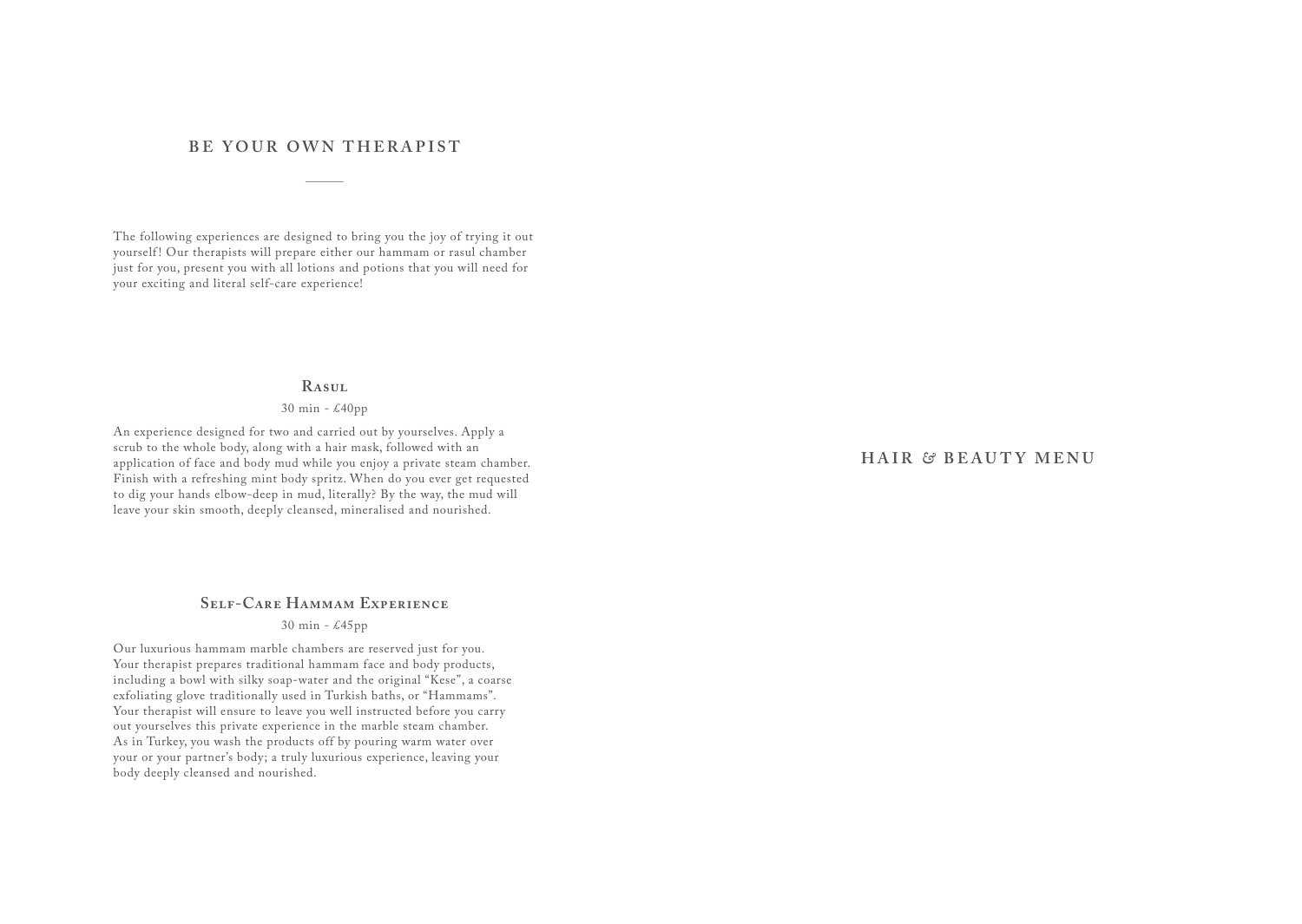# **HAIR**

# **After-Sun Deep Conditioning Hair Treatment**

60 min - £45pp

Recline in our salon-massage chair, receive a hair wash with O-Way's After-Sun Hair Bath which gently removes any chlorine and salt residue. Following, your hair is treated to O-Way's After-Sun Deep Conditioning Mask, complemented by a lovely hair and scalp massage. The treatment concludes with a revitalising blow dry to seal the cuticle, leaving a natural, healthy summers glow to every fibre.

- Removes residue on the cuticle and gives new shine to your hair
- Nourishes deeply and restores the lipid balance of the hair fibre
- Repairs and seals the cuticles

#### **Blow Dry**

#### 45 min - £35-50

- As an add-on to any spa treatment  $£35$
- $\cdot$  As an individual booking £40
- With heated styling (curl iron or straighteners): allow and extra 15 min +£10

#### **Ladies Cut** *&* **Blow Dry**

60 min -  $£55$ 

Wash, cut and blow dry With heated styling (curl iron or straighteners): allow an extra  $15$  min +  $\text{\pounds}10$ 

#### **Men's Cut** *&* **Blow Dry**

30 min - £45

Wash, cut and blow dry

#### DRY CUT

Please arrive with pre-washed and dry hair  $30 \text{ min} - \text{\pounds}45$ 

> **Fringe Trim** £5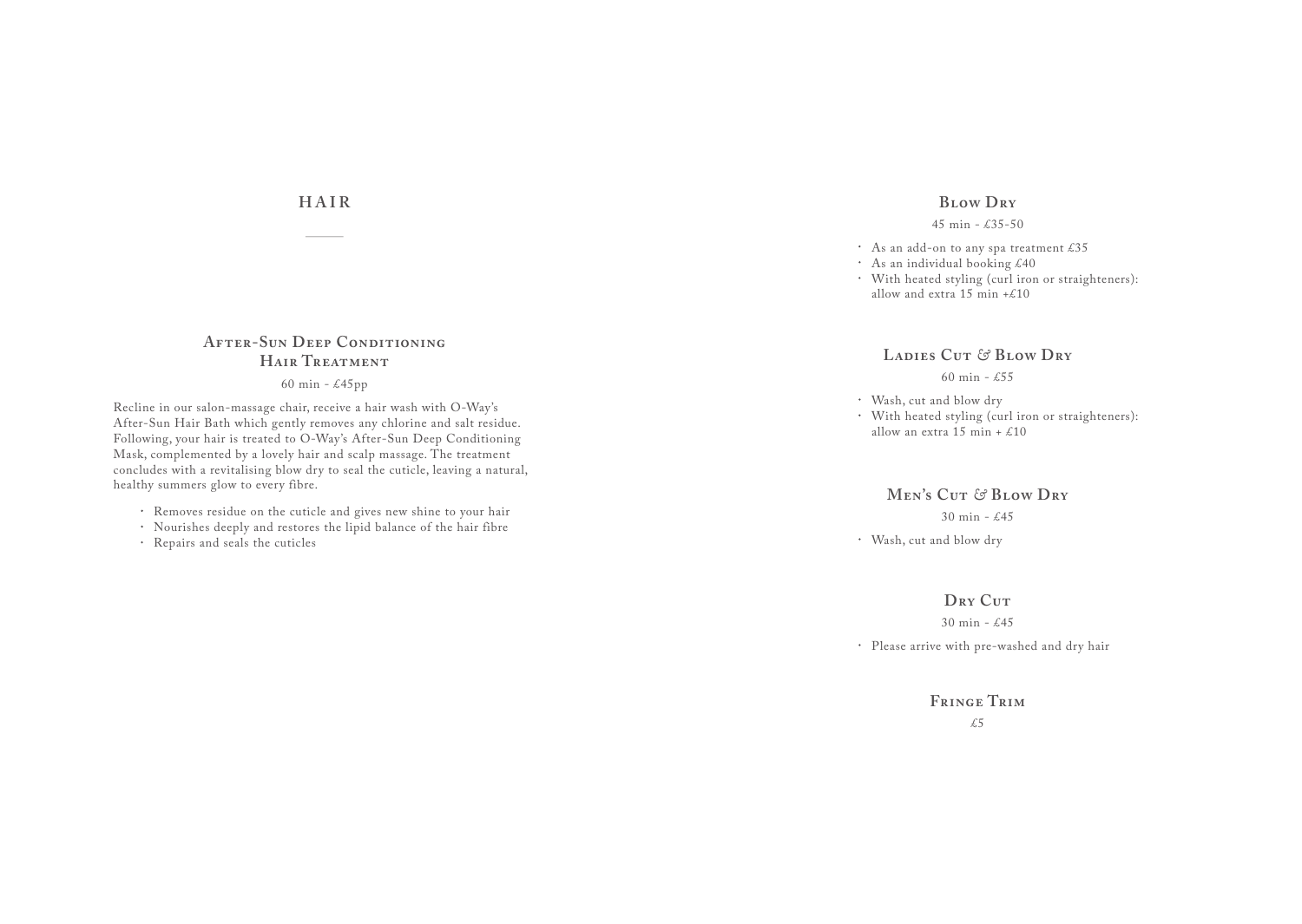# **BEAUTY**

**Lash Tint** 30 min - £30

### **Brow Tint** 30 min - £15

**Lash** *&* **Brow Tint** 30 min - £35

# **Waxing**

On request

# **HANDS** *&* **FEET**

# **Gardenia Manicure**

60 min - £65 (with polish) / £70 (with shellac)

A luxury manicure to leave you with soft, nourished and beautiful hands and nails. Please note: existing gel polish must be removed prior.

# **Gardenia Pedicure**

60 min - £65 (with polish) / £70 (with shellac)

A relaxing pedicure designed to leave you with pampered and hydrated feet. Please note: existing gel polish must be removed prior.

# **File** *&* **Paint**

30 min - £40

A file and paint for the hands or feet, includes a file, cuticle tidy and polish.

**Shellac Polish Removal**

30 min - £40

Removal of your shellac polish and tidy of the nails.